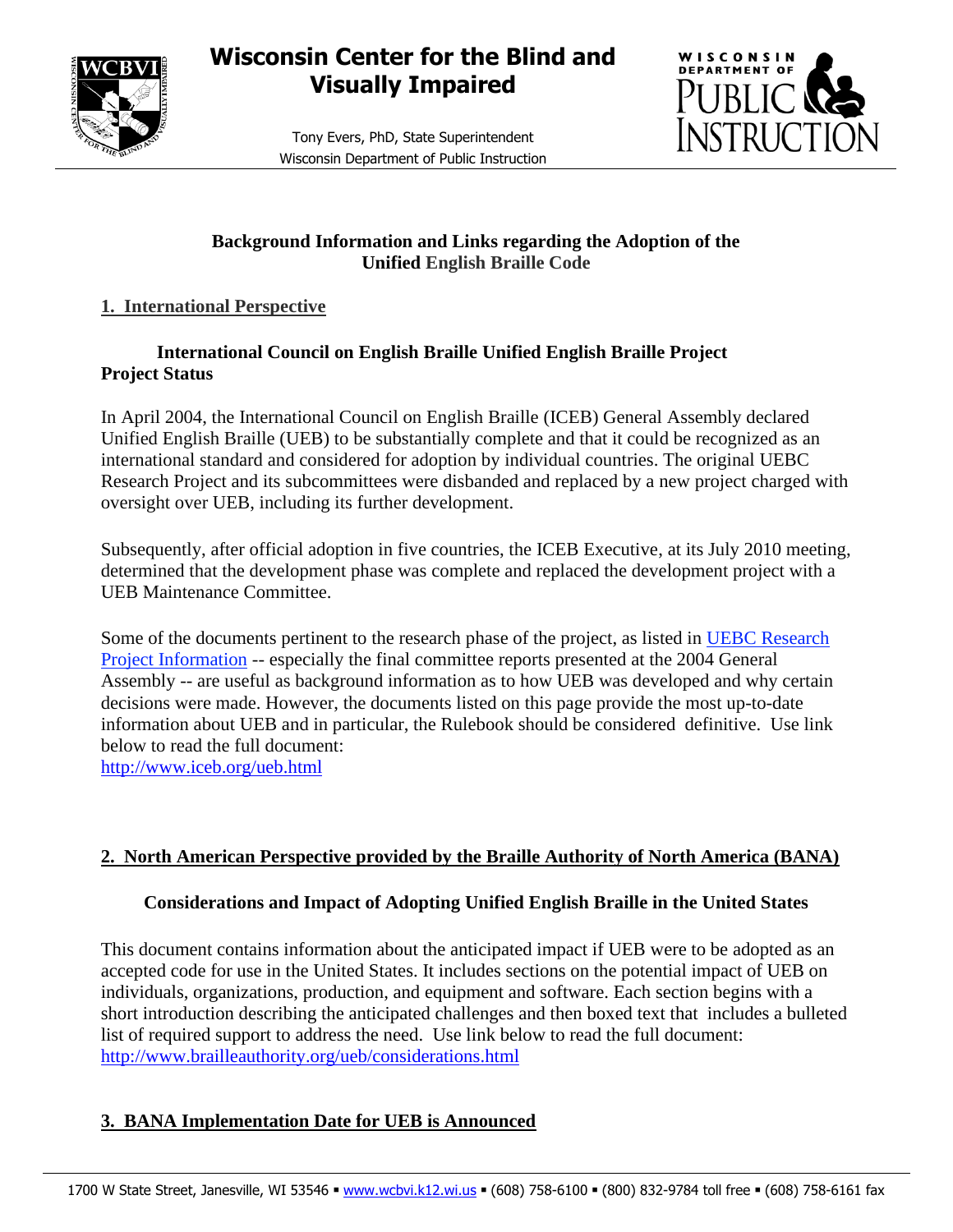#### **Press Release ~ November 2013 ~ For Immediate Release**

### **BANA Affirms Date for Implementation of UEB**

The Braille Authority of North America (BANA), at its November 8–10 meeting in Louisville, Kentucky, affirmed January 4, 2016, as the date by which the United States will implement the general use of UEB. This action was based on a year of dialogue and planning that included the UEB Transition Forum, held on October 16, 2013. The forum, which involved 48 delegates representing 31organizations from the braille community, was structured to help organizations craft the steps and timetable through which the United States will make an effective transition to Unified English Braille. Use link below to read the full document.

<http://www.brailleauthority.org/pressreleases/pr-2013-11-26.html>

#### **Timeline/Planning/Considerations for Wisconsin**

The experience of other nations in the ICEB (Australia, New Zealand, Canada, Nigeria, South Africa, and the United Kingdom) who preceded the United States in implementation of UEB has been considered. Success in these countries has been afforded by beginning the transition with the youngest braille readers. Wisconsin (WI) will replicate and build on the success of other countries.

Factors to Consider:

- Training of Transcribers (Braillists)
- Training of Teachers of the Visually Impaired
- Timing and funds for local school districts to obtain educational materials (including textbooks) in UEB.
- Timing set for testing organizations to transcribe testing materials into UEB (PALS, WKCE, Smarter Balance, Explore, Plan, ACT)
- Addition of UEB into DPI Content Guidelines for Training program approval and review (Silver Lake College still needed , UW Platteville)
- Addition of UEB material to the Wisconsin Braille Refresher Course and Wisconsin Braille Competency Exam (WBCE) for teacher of the visually impaired licensure.

As mentioned previously, the experience of nations who have previously made the transition to UEB were considered. This research leads WI-DPI to recommend that teachers in WI teach primary students (pre-kindergarten, kindergarten,  $1<sup>st</sup>$  and  $2<sup>nd</sup>$  grade) using UEB materials in the fall of 2015. Although the full implementation date is January 4, 2016, it is not educationally feasible to change braille systems/code mid-school year. Additionally, any student who is adventitiously blind (becoming blind in their later youth, and learning braille as a result of the sudden onset of their blindness/visual impairment) will also be taught using UEB. It was discussed that most older, academic braille-reading students will need some additional instruction in the UEB code, but that their learning will likely be somewhat quicker and more intuitive due to their pervious braille literacy experiences.